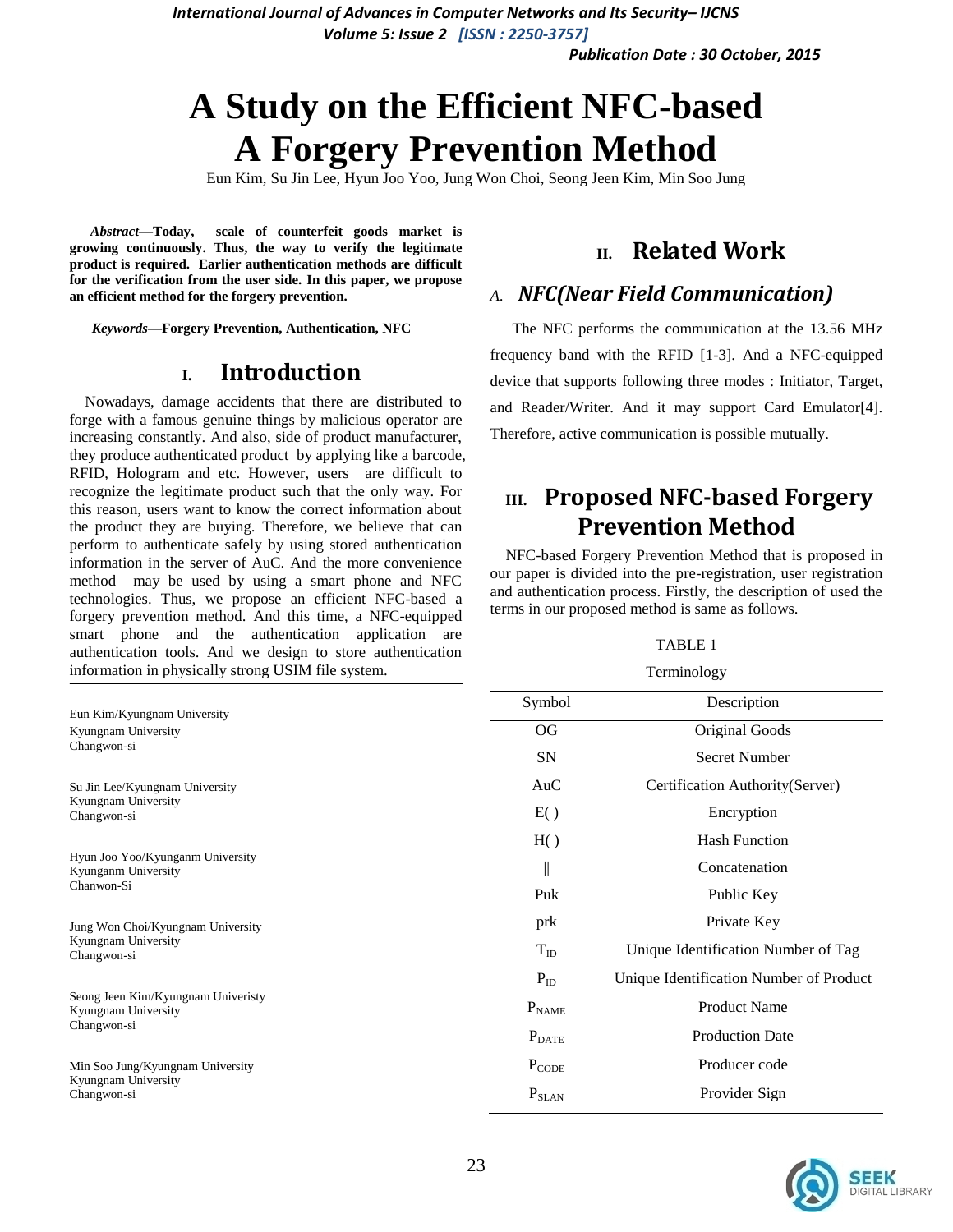*Publication Date : 30 October, 2015*

Our proposed method includes a product(Luxury Goods), Smart Device(Phone) enabled NFC, as following Fig.1





## *A. Pre-Registration Phases*

This phase is performed before the product is shipped from the manufacturer. Firstly, manufacture writes various information like as  $P_{ID}$ ,  $P_{NAME}$ ,  $P_{DATE}$ ,  $P_{CODE}$  and  $P_{SLAN}$ . And also store same data to server of AuC. And this time, this is registration state that it is performed by manufacture, thus rewriting is impossible(ROM MASK).



Fig.2 Pre-Registration Phase

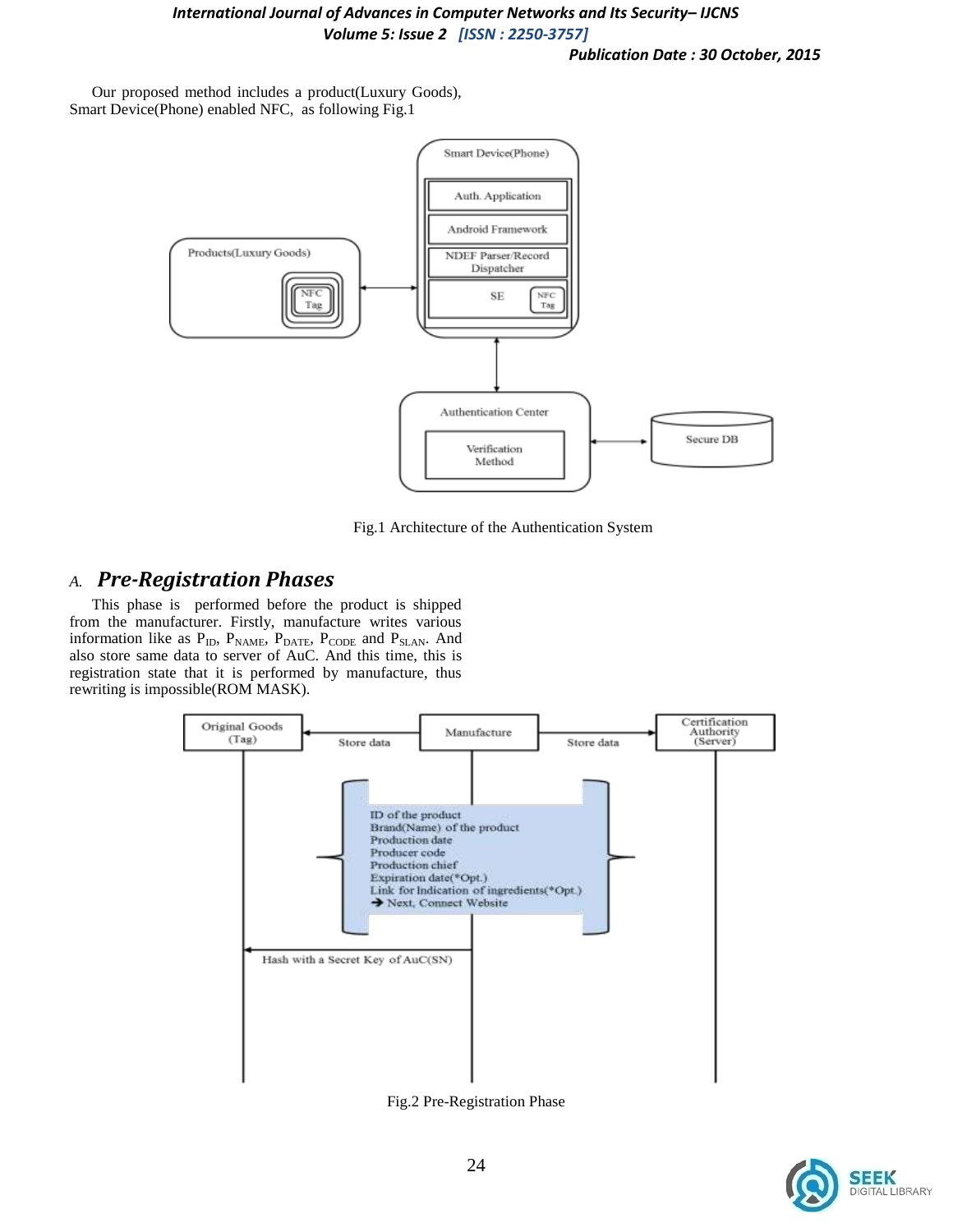## *B. User Registration Process*



Fig.3 User Registration Process

This phase is processed when user purchases a product. The detailed step are as follows.

## ▪ *Scenario and Registration Step*

- 1. User tries to keep in touch with his mobile on the OG.
- 2. OG generates encrypted data R1 with nonce, SN of AuC and product ID using by public key of AuC. And sends R1 to mobile.
- 3. Mobile also sends R1 to AuC directly
- 4. AuC decrypts R1. And generates verified message, after checking the R1. And then, sends generated message to mobile.
- 5. Mobile display the result message.
- 6. Person who shop manager inputs the user and shop information through the App. And then, mobile encrypts the information of the product, shop and user with a nonce using by public key of AuC. And sends to AuC the generated message R2.
- 7. AuC checks R1(product ID), information of shop and user, after decrypting the R2. Make sure whether it stores in DB. And if verified, stores information of shop and user in DB.
- 8. Finally, generates R3 after generating key by nonce of mobile. Sends R3 to mobile.
- 9. Mobile decrypts the R3 using by public key of AuC. And then, checks generated a nonce value N2. Sends encrypted message with a nonce N and user information to OG.
- 10. OG stores user information, after verifying the nonce value N. And modify state information as a registration finished product. Finally, sends it to mobile, after generating the completed message.
- 11. Mobile shows message it has been completed the registration.

## *C. Authentication Process*

This phase is final process in our proposed method. And substantially, this is a step to verify the validity of the product. Through stored information in server of AuC, to perform the verify about the product whether real or not. The detailed authentication processes are same as following.

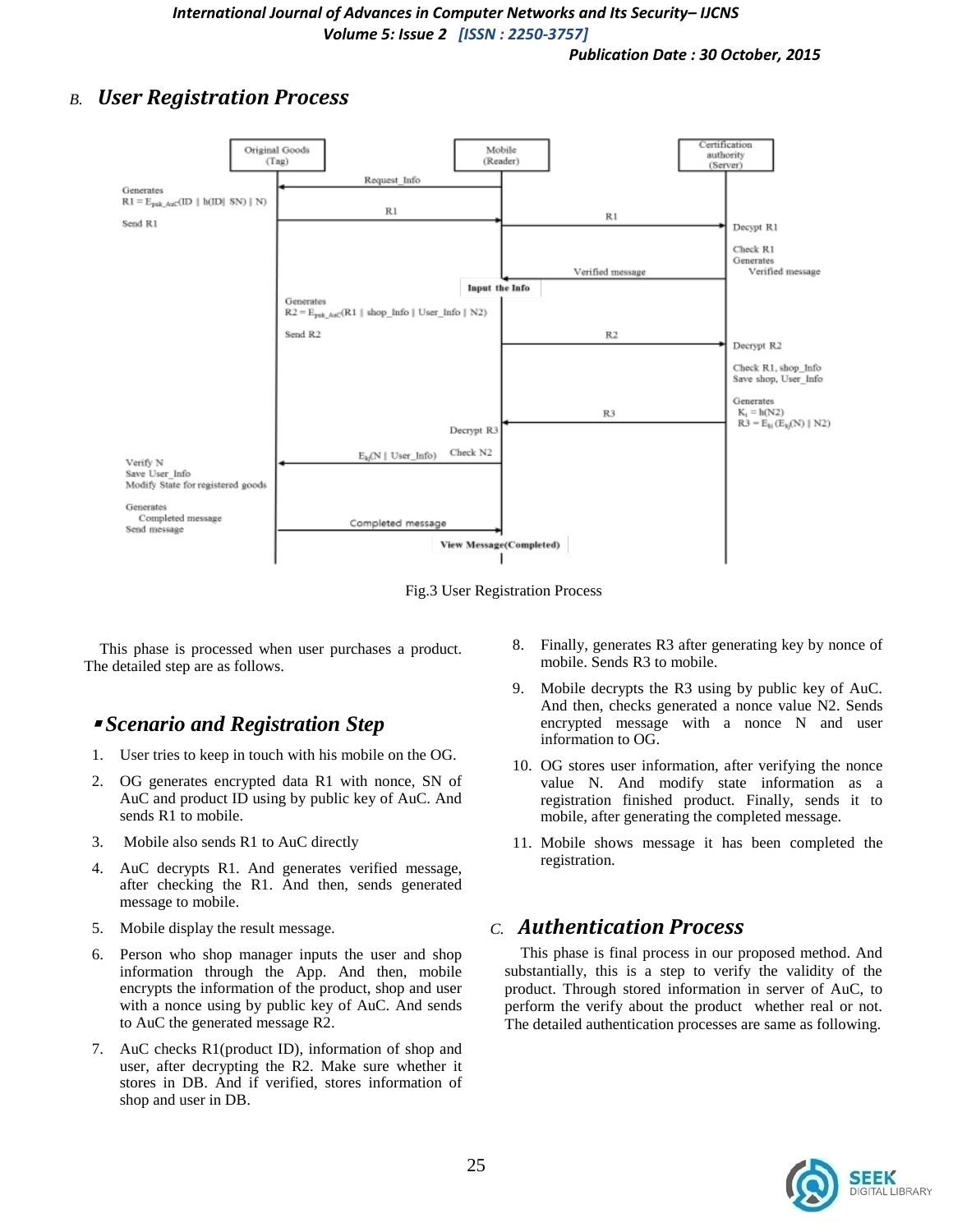*Publication Date : 30 October, 2015*



Fig.4 Authentication Process

### ▪ *Scenario and Authentication Step*

- 1. User tries to keep in touch with his mobile on the OG.
- 2. OG encrypts like as product ID, hashed message with a product ID and secure number SN of AuC, shop and user information, etc. using by a public key of AuC. Thus, R1 is made and sent to mobile.
- 3. Mobile sends received data R1 to AuC.
- 4. AuC checks R1, after decrypting the R1 by own private key. AuC can get information of the product, shop and user. And then, verifies storing above data in DB. And finally sends it, after generating the message it has been completed the authentication.
- 5. Mobile shows message by own screen.

# **IV. Conclusion**

Our proposed authentication method for a forgery prevention can provide convenience to user. Because, user can directly access to product information using only a user's NFC-equipped smart phone. And because authentication information is stored in physically strong USIM file system, it can be stored and managed. Therefore, we propose an efficient NFC-based a forgery prevention method. Next, we will also process with the actual application and study based on this method.

#### *Acknowledgment*

This research was supported by Basic Science Research Program through the National Research Foundation of Korea(NRF) funded by the Ministry of Education, Science and Technology(2012R1A1B6002354).

This research was financially supported by the Ministry of Education, Science Technology (MEST) and National Research Foundation of Korea(NRF) through the Human Resource Training Project for Regional Innovation

#### *References*

- [1] F. Michahelles, F. Thiesse, A. Schmidt and J.R Williams, "Pervasive RFID and Near Field Communication Technology," *IEEE Pervasive Computing*, Vol.6, No.3, 2007.
- [2] M. Hutter and R. Toegl, "A Trusted Platform Module for Near Field Communication," in *Conf. Rec. 2010 ICSNC Conf*, France.
- [3] H. C. Cheng, W. W. Liao, T. Y. Chi and S. Y. Wei, "A Secure and Practical Key Management Mechanism for NFC Read-Write Mode," in *Proc. 13th ICACT Conf*, Korea, 2011.
- [4] NFC Activity Specification, NFCForum-TS-Activity-1.0, 2010.
- [5] Eun Kim, Yun Seok Lee, Min Soo Jung, "Design and Implementation of an Authentication System for Anti-Forgery using the Smart Card," Journal of Korea Multimedia Society, Vol.14, No.2, pp.249-257, Feb.2011.
- [6] ISO 18092 (ECMA-340). Information technology Telecommunications and information exchange between systems - Near Field Communication Interface and Protocol (NFCIP-1). Int. Organization for Standardization, Geneva, 2004.
- [7] Moblie Near Field Communication (Mobile NFC) Stepping Stones, Vers ion 1.0.0, SIMalliance, pp.10-15, (http://www.simalliance.org).
- [8] Hasoo Eun, Hoonjung Lee, Heekuck Oh, "Conditional Privacy Preserving Security Protocol for NFC Applications, ConsumerElectronics, IEEE Transactions on , vol.59, no.1, Feb. 2013.